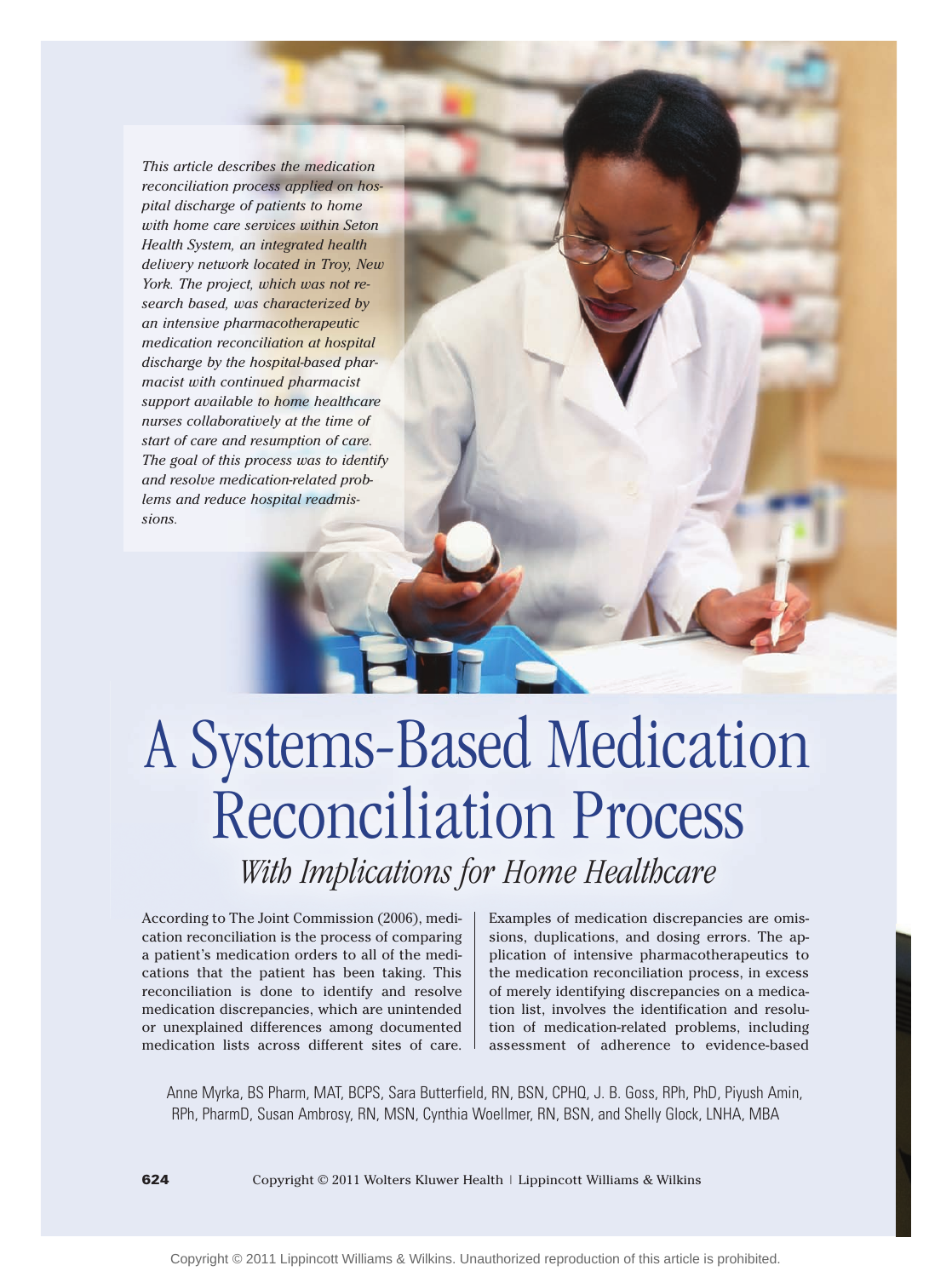guidelines and clinical appropriateness of therapy. Importantly, intensive pharmacotherapy is concerned with how the medication treatment of one diagnosis may actually interfere or be compromised by medications prescribed for comorbid diagnoses. Medication reconciliation should be done at every transition of care in which new medications are ordered or existing orders are rewritten, the ultimate goal being a single discrepancy-free medication list shared by all disciplines across all sites of care (a "one source of truth" document).

Care transitions present multiple challenges for patients, caregivers, and healthcare providers, including securing the level of collaboration needed to produce a discrepancy-free, therapeutically sound medication list. Unfortunately, medication discrepancies upon hospital discharge are pervasive. A study by Wong et al. (2008) estimated that 70% of patients experience an actual or potential unintended discrepancy at hospital discharge, which can then precipitate an adverse drug event (ADE). Bates et al. (1995, p. 29) define an ADE as "an injury resulting from medical intervention related to a drug."

ADEs can result in patient harm and are costly. Estimates of preventable ADEs identified within hospitals, nursing homes, and ambulatory care range between 27% and 50% (Bates et al., 1995; Classen et al., 1997; Gandhi, 2003; Gurwitz et al., 2003, 2005). ADEs and issues with medication reconciliation across care settings are

major drivers for hospital readmission (Zhang et al., 2009). Identifying and resolving medication discrepancies upon transfer from hospital to home healthcare to prevent ADEs is a major focus of The Joint Commission's (2011) National Patient Safety Goal on Medication Reconciliation.

Home healthcare nurses are well aware of the effort needed to navigate the complex interventions required when reconciling medications upon patient home care admission or resumption of

*The application of intensive pharmacotherapeutics to the medication reconciliation process, in excess of merely identifying discrepancies on a medication list, involves the identification and resolution of medication-related problems, including assessment of adherence to evidence-based guidelines and clinical appropriateness of therapy.*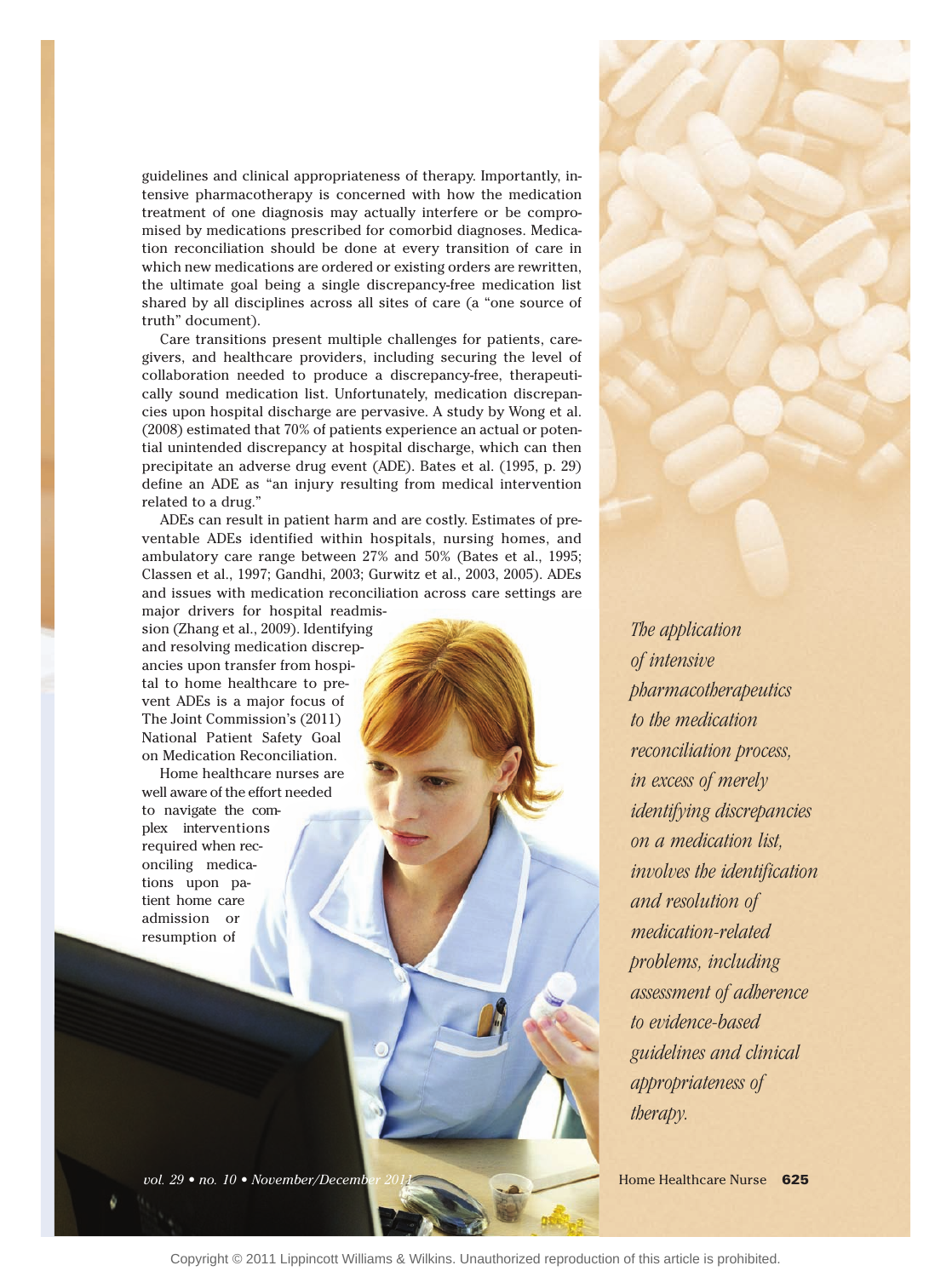

*to correct the discrepancy and prevent avoidable readmissions.*

care. This reconciliation may involve making phone calls to pharmacies and prescribers in an effort to determine an accurate medication regimen. There are few descriptions of pharmacisthome healthcare nurse medication reconciliation collaborations in the literature. A randomized controlled trial using a collaborative medication management process between a clinical pharmacist and home healthcare nurses significantly reduced the incidence of therapeutic duplication in the cohort (Meredith et al., 2002). Setter and colleagues (2009) showed in a study of 220 patients 50 years of age or older that pharmacisthome care nurse collaboration was effective in resolving medication discrepancies for patients transitioning from hospital to home healthcare (discrepancy resolution rate of 67%), but did not result in decreased hospitalizations or healthcare use.

# The Collaborative Medication Reconciliation Process

The focus of this project was to identify and resolve medication-related problems and reduce hospital readmissions through a medication reconciliation collaboration between Seton Home Health Care, a Medicare-certified home healthcare agency (HHA), and Seton Health/St. Mary's

Hospital, a voluntary not-for-profit integrated health delivery network. This medication reconciliation initiative was an integral component to Seton Health System's participation in the Centers for Medicare & Medicaid Services (CMS) Care Transitions Initiative, facilitated by IPRO, the New York Medicare Quality Improvement Organization (QIO).

Seton Home Health Care serves an urban and rural mixed client base with over 42,000 home visits in 2010. Intensive case management was performed by St. Mary's Hospital case managers, the hospital pharmacist, and the Seton Home Health Care hospital liaison on a high-risk readmission target population pre- and posthospital discharge outlined in Figure 1. Seton Home Health Care used dedicated staff consisting of two nurse case managers and two physical therapists to perform all start of care (SOC)/resumption of care (ROC) Outcome and Assessment Information Set (OASIS)-C assessments. Patients diagnosed with heart failure, chronic obstructive pulmonary disease (COPD), pneumonia, and diabetes housed on two nursing units in St. Mary's Hospital and discharged from September 1, 2008, to June 30, 2010, were the targeted population. An interdisciplinary Care Transitions Readmission Committee with representation from the pharmacist, the director of the hospital physician program, the director of case management, the director of palliative care, case managers, and IPRO representatives was established with monthly team meetings conducted to identify and ameliorate communication and care coordination gaps.

The intensive medication reconciliation process outlined in Figure 2 began when the patient was admitted to St. Mary's Hospital. The hospital admitting nurse completed a list of medications the patient was taking at home and entered the information into an electronic database managed by the pharmacy. If the patient being admitted to the hospital was a known Seton Home Health Care patient, the HHA faxed a list of the medications that the patient was taking at home to the hospital pharmacy and the hospital admitting unit. The hospital pharmacist then compared this list to the hospital admitting orders and to the medication list retrieved from the Regional Health Information Organization (RHIO). The RHIO is a secure electronic health information exchange service that provides access to community-wide patient medical data based on patient consent.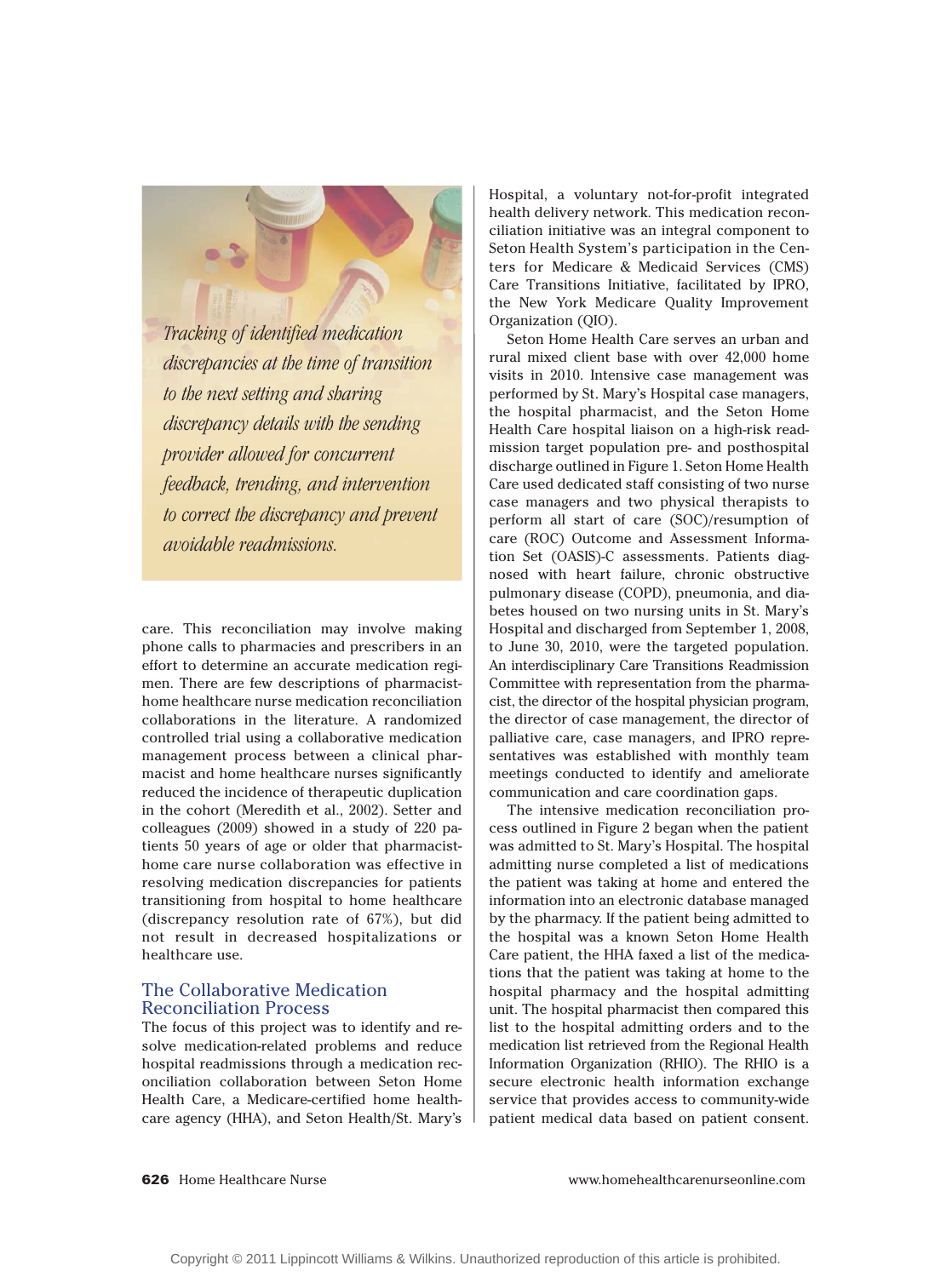**Figure 1.** Patient risk factors for readmission.

| Discharge Criteria                                                                                                                                                                                                                                                                                                                                                                                       |                                                                                                                                                                                                                                                                                                                                                                                                |                                                                                                                                                                                                                                                                                                                                         |  |  |  |  |
|----------------------------------------------------------------------------------------------------------------------------------------------------------------------------------------------------------------------------------------------------------------------------------------------------------------------------------------------------------------------------------------------------------|------------------------------------------------------------------------------------------------------------------------------------------------------------------------------------------------------------------------------------------------------------------------------------------------------------------------------------------------------------------------------------------------|-----------------------------------------------------------------------------------------------------------------------------------------------------------------------------------------------------------------------------------------------------------------------------------------------------------------------------------------|--|--|--|--|
| <b>CHECK ALL THAT APPLY</b>                                                                                                                                                                                                                                                                                                                                                                              |                                                                                                                                                                                                                                                                                                                                                                                                |                                                                                                                                                                                                                                                                                                                                         |  |  |  |  |
| <b>Low Risk Discharge</b>                                                                                                                                                                                                                                                                                                                                                                                | <b>Moderate Risk Discharge</b>                                                                                                                                                                                                                                                                                                                                                                 | <b>High Risk Discharge</b>                                                                                                                                                                                                                                                                                                              |  |  |  |  |
| $\Box$ Independent in ADL's<br>$\Box$ Caregivers in the home<br>and available to assist<br>$\Box$ Lives alone with commu-                                                                                                                                                                                                                                                                                | $\Box$ Lives alone with limited com-<br>munity support<br>$\Box$ Requires assistance with medi-<br>cations                                                                                                                                                                                                                                                                                     | $\Box$ Lives alone with no com-<br>munity support<br>$\Box$ Lives with family that is not<br>actively involved in care<br>$\Box$ Clinically complex<br>(multiple co-morbidities,<br>repeat hospitalizations<br>or ED visits, needs con-<br>siderable assistance to<br>manage or is unable to<br>manage medical needs<br>independently)  |  |  |  |  |
| nity support<br>$\Box$ Independent with manage-<br>ment of chronic disease/<br>meds<br>$\Box$ Adherent to treatment plan<br>$\Box$ Able to direct medical care                                                                                                                                                                                                                                           | □ Issues of health literacy<br>$\Box$ History of mental illness<br>$\Box$ Polypharmacy (greater than 7 meds)<br>$\Box$ Requires temporary assistance<br>with IADL's and ADL's<br>$\Box$ Requires assistance in:                                                                                                                                                                                |                                                                                                                                                                                                                                                                                                                                         |  |  |  |  |
| $\Box$ Consistently followed by<br><b>MD/Practitioner</b>                                                                                                                                                                                                                                                                                                                                                | • Ambulating • Transferring<br>• Wound Care • Management<br>of oxygen and/<br>or nebulizer<br>If $\geq$ 2 then refer to home healthcare<br>agency                                                                                                                                                                                                                                              | $\Box$ History of falls<br>$\Box$ Acute/chronic wound or<br>pressure ulcer<br>$\Box$ Incontinent<br>$\Box$ Cognitive impairment                                                                                                                                                                                                         |  |  |  |  |
|                                                                                                                                                                                                                                                                                                                                                                                                          | <b>Refer to home care services for:</b>                                                                                                                                                                                                                                                                                                                                                        | $\Box$ History of mental illness                                                                                                                                                                                                                                                                                                        |  |  |  |  |
| <b>Discharge to Community</b><br>Refer to home care services<br>(Including patients who<br>reside in Adult Home or As-<br>sisted Living Facility)                                                                                                                                                                                                                                                        | Patient received services from home<br>care prior to hospitalization?<br>$\Box$ Yes $\Box$ No If Yes, name of agency:<br><b>Skilled Nursing</b><br>• Observation and assessment<br>• Teaching and training<br>• Performance of skilled treatment<br>or procedure<br>• Management and evaluation of a<br>client care plan<br><b>AND/OR</b><br>• Physical, occupational and/or<br>speech therapy | □ CHF and/or COPD and/or<br>diabetes and/or HIV/AIDS<br>$\Box$ End stage condition<br>$\Box$ Requires considerable<br>assistance in:<br>•Transferring<br>• Ambulating<br>• Medication management<br>(greater than 7 meds)<br>• Management of oxygen<br>and/or nebulizer<br>If $\geq$ 4 then refer to home<br>healthcare agency upon pa- |  |  |  |  |
|                                                                                                                                                                                                                                                                                                                                                                                                          | · medical social work<br>• Home healthcare aide service for<br>personal care and/or therapeutic<br>exercises<br>• Telehealth Care Management                                                                                                                                                                                                                                                   | tient admission to hospital<br>This patient is high risk for<br>rehospitalization. Refer to<br>home care services<br><i>immediately.</i>                                                                                                                                                                                                |  |  |  |  |
| <b>Other Outpatient Referrals</b><br>Services not provided by home care agencies:<br>$\Box$ Outpatient mental health<br>□ Social Security Office<br>This information is provided as guidance and should not be considered to be an all<br>inclusive list of discharge planning options. Providers need to select and/or develop<br>protocols that apply to their specific patient population and region. | This material was prepared by IPRO,<br>the Medicare Quality Improvement<br>Organization for New York State,<br>under contact with the Centers<br>for Medicare & Medicaid Services<br>(CMS), and agency of the U.S.<br>Departrment of Health and Human<br>Services. The contents presented do<br>not necessarily reflect CMS policy.<br>8SOW-NY-TSK1B-07-11                                     |                                                                                                                                                                                                                                                                                                                                         |  |  |  |  |

*Source:* IPRO. Permission for use granted.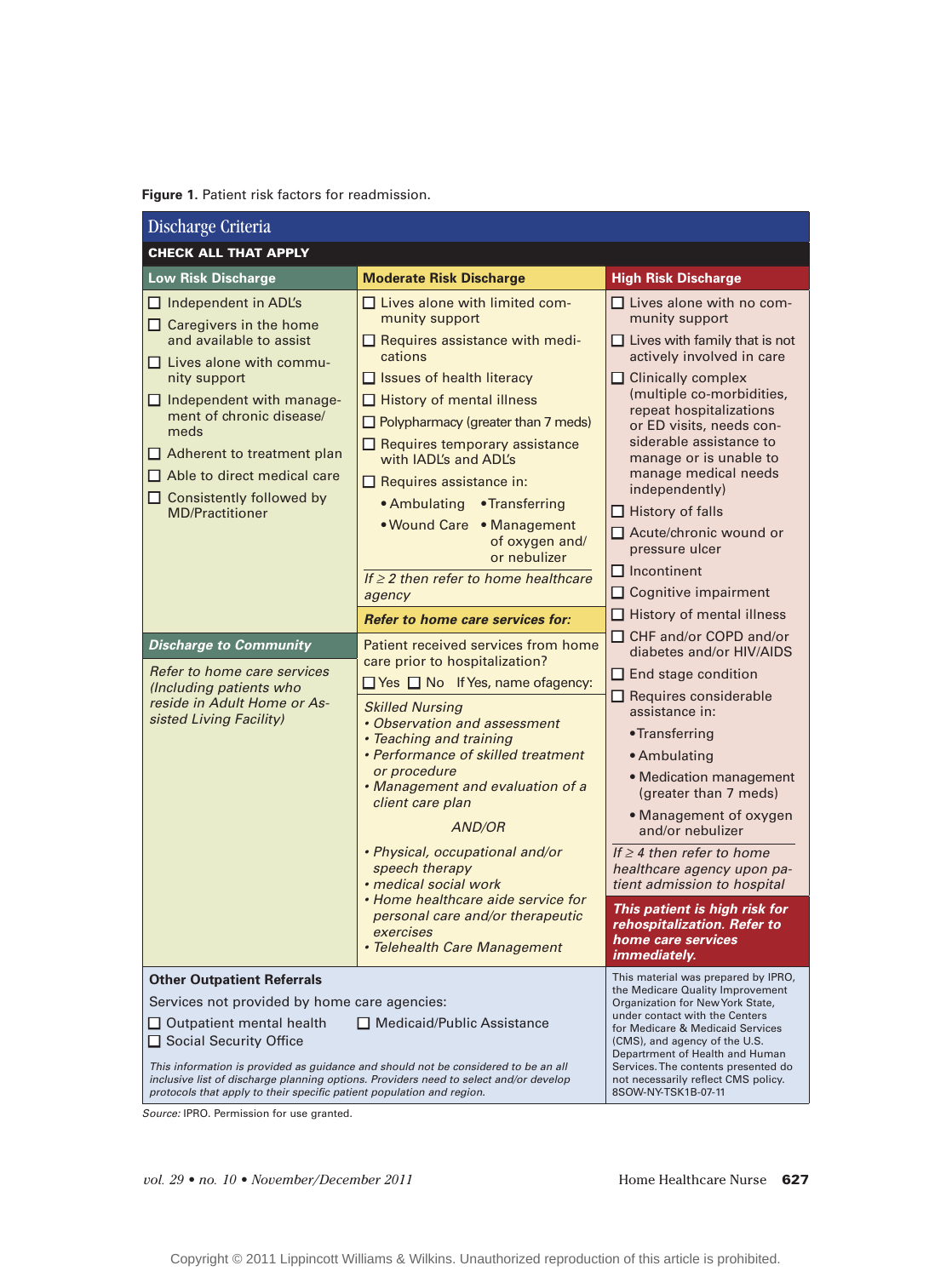The RHIO database contains information from hospitals, physician practices, health plans, and pharmacies. The pharmacist then performed a comprehensive therapeutic review that included evaluation of laboratory data, diagnosis information, and application of evidence-based guidelines to confirm the drugs were appropriate for the patient. If any medication discrepancies or therapeutic concerns were identified, the pharmacist interviewed the patient and then spoke directly with the prescribing physician to resolve the issue.



*Source:* Seton Health System. Permission for use granted.

**628** Home Healthcare Nurse www.homehealthcarenurseonline.com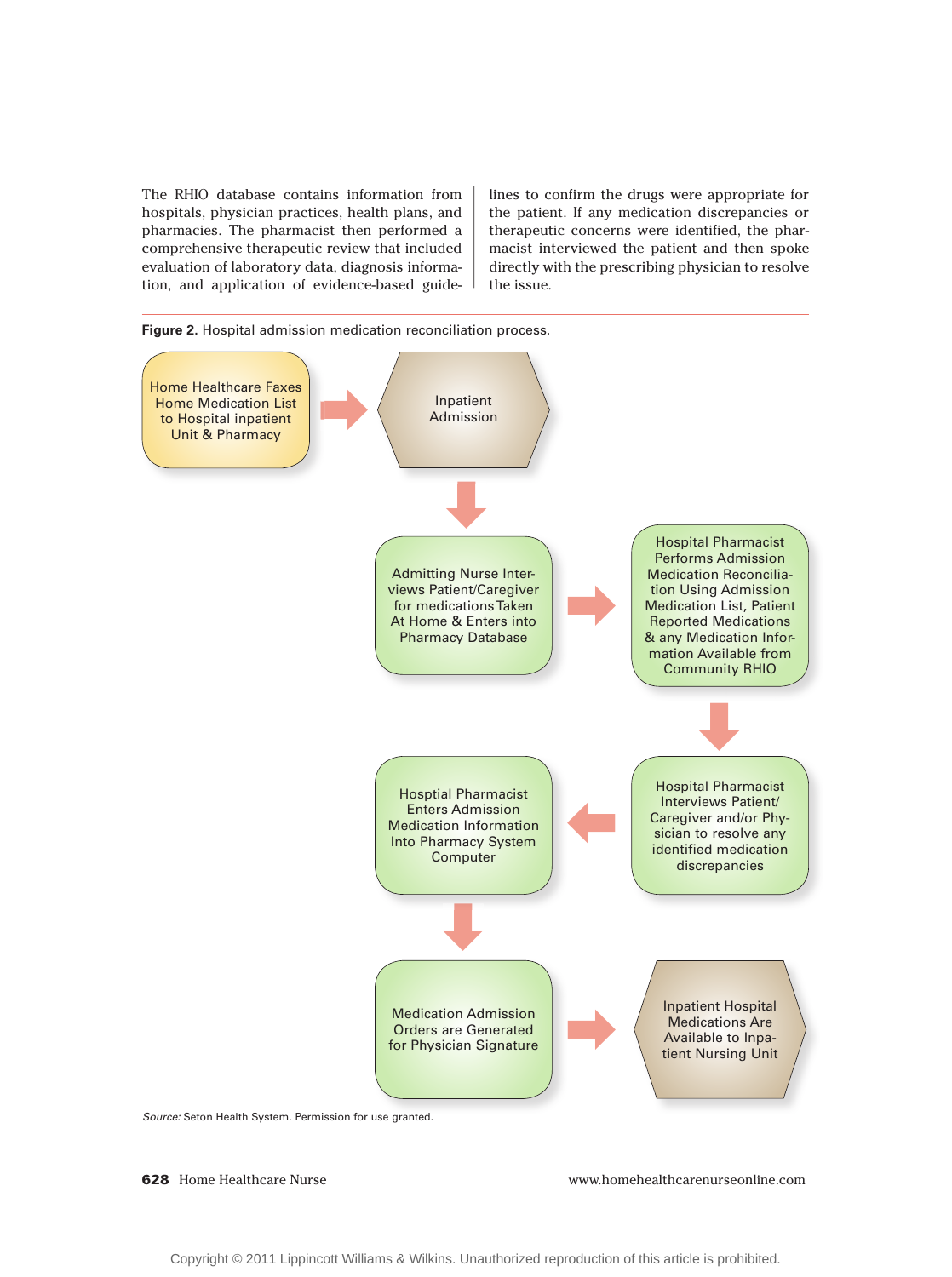As outlined in Figure 3, at the time of hospital discharge the attending physician wrote prescriptions for posthospital care and completed the discharge summary, and compared the home medication list provided by Seton Home Health Care upon hospital admission with the patient self-reported list obtained by the hospital and the list of the active medications the patient took while in the hospital. The hospital pharmacist then reviewed these documents and prescriptions as a second confirmation that they were correct before the hospital nurse provided them



*Source:* Seton Health System. Permission for use granted.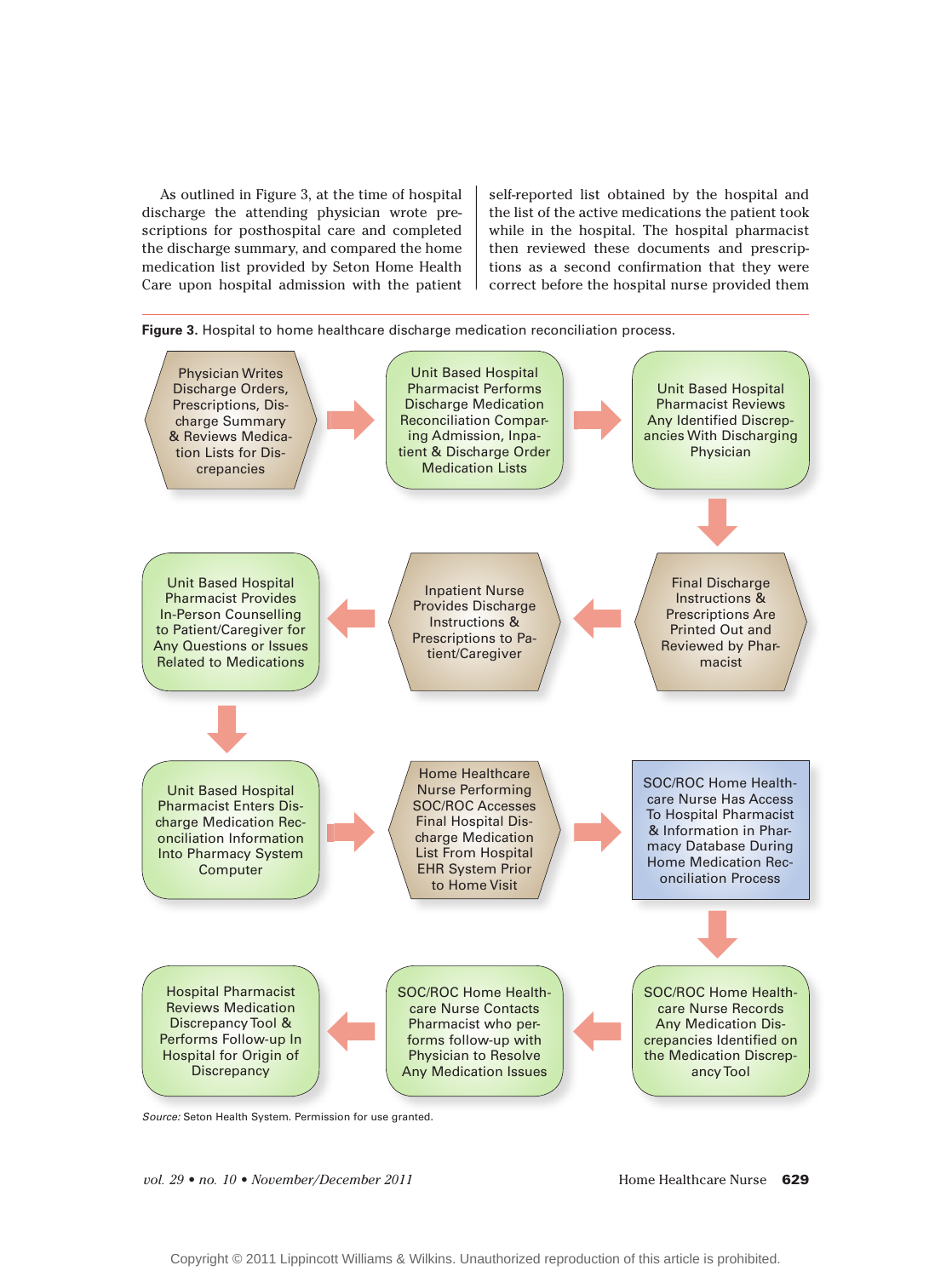to the patient or the patient's family. The pharmacist entered any resultant medication interventions into the pharmacy computer system. If the patient had questions about the medications, the pharmacist provided in-person discharge counseling before hospital discharge.

Prior to the SOC/ROC visit, the home healthcare nurse accessed the patient's final discharge medication list from the hospital electronic health record system. At the time of the home visit, the home healthcare nurse had access to the hospital pharmacist who can retrieve the patient's hospital medication reconciliation performed at discharge to address any medication-related questions or issues the nurse identified within the home setting. Any discrepancies found by the home healthcare nurse are communicated to the hospital pharmacist who communicates with the physician to resolve the identified discrepancy and the home healthcare nurse documented the discrepancy on the Medication Discrepancy Tool (MDT) (Figure 4; see Box 1 for a list of Web resources). This tool was developed by Smith et al. (2004) within the Care Transitions Program: Health Care Services for Improving Quality and Safety During Care Handoffs Initiative. The MDT captures information on the medication name, the discrepancy, if discrepancy is patient- or system-related, and the actions taken to resolve the discrepancy. Medication discrepancies are aggregated and shared with the hospital and pharmacy to address opportunities for system improvement.

An example of the complexity involved with medication reconciliation for patients transitioning from hospital to home care involves an 86-year-old patient with a history of COPD, uncontrolled diabetes, peripheral vascular disease, and prostate cancer who was discharged from the hospital following admission for COPD exacerbation. On admission to Seton Home Health Care, the nurse noted that the patient had several boxes of medications, which the patient identified as being filled by two different pharmacies. While reviewing these home medications with the list of prescribed medications on the hospital discharge instructions, the patient revealed to the nurse that he had forgotten to tell the hospital staff about some of the home medications he was taking upon admission. The home healthcare nurse called the St. Mary's Hospital pharmacist and primary physician and relayed that the patient had Asmanex and Foradil inhalers at home in addition to separate vials of ipratropium and albuterol for nebulizer treatments. In collaborative discussion, between the pharmacist, physician, and home healthcare nurse, the patient's Advair that was ordered at time of hospital discharge was discontinued. Additionally, the patient was instructed on new dosages of Asmanex and Foradil. Finally, he was instructed not to fill his Duoneb prescription but rather to take the equivalent separate vials of ipratropium and albuterol.

The home healthcare nurse also identified, that on admission, this patient had incorrectly reported his dose of gabapentin and metoprolol that he was taking prior to hospitalization. In discussion with the pharmacist and physician, the in-hospital dosage was confirmed and the gabapentin was increased to prehospitalization dose while the metoprolol was ordered to remain at the discharged dose. The patient was educated on these changes, written directions were provided and the patient was able to verbalize the correct dosages. This example demonstrates the importance of collaborative medication reconciliation required to effectively resolve medication discrepancies.

# Project Outcomes

Tracking of identified medication discrepancies at the time of transition to the next setting and sharing discrepancy details with the sending provider allowed for concurrent feedback, trending, and intervention to correct the discrepancy and prevent avoidable readmissions. Pharmacotherapeutic intervention upon hospital discharge to home healthcare data was collected by the St. Mary's Hospital pharmacy from November 12, 2009, to February 28, 2010. During this period, there were 392 hospital discharges to home healthcare. Pharmacotherapeutic interventions were performed for 254 of the 392 patients (64.8%). The most common interventions were instances requiring evidence-based or bestpractice clinical guideline compliance (17%), followed by resolution of duplication of therapy or incompatibility or omission of therapy (10%). Frequently encountered medication-related problems (Table 1) were inadequate or inappropriate anticoagulant management (11%), presence of heart failure diagnosis without order for a diuretic (4%), and lack of prescribed rescue (short-acting) b-agonist inhaler (6%). An econometric internal hospital report, based on the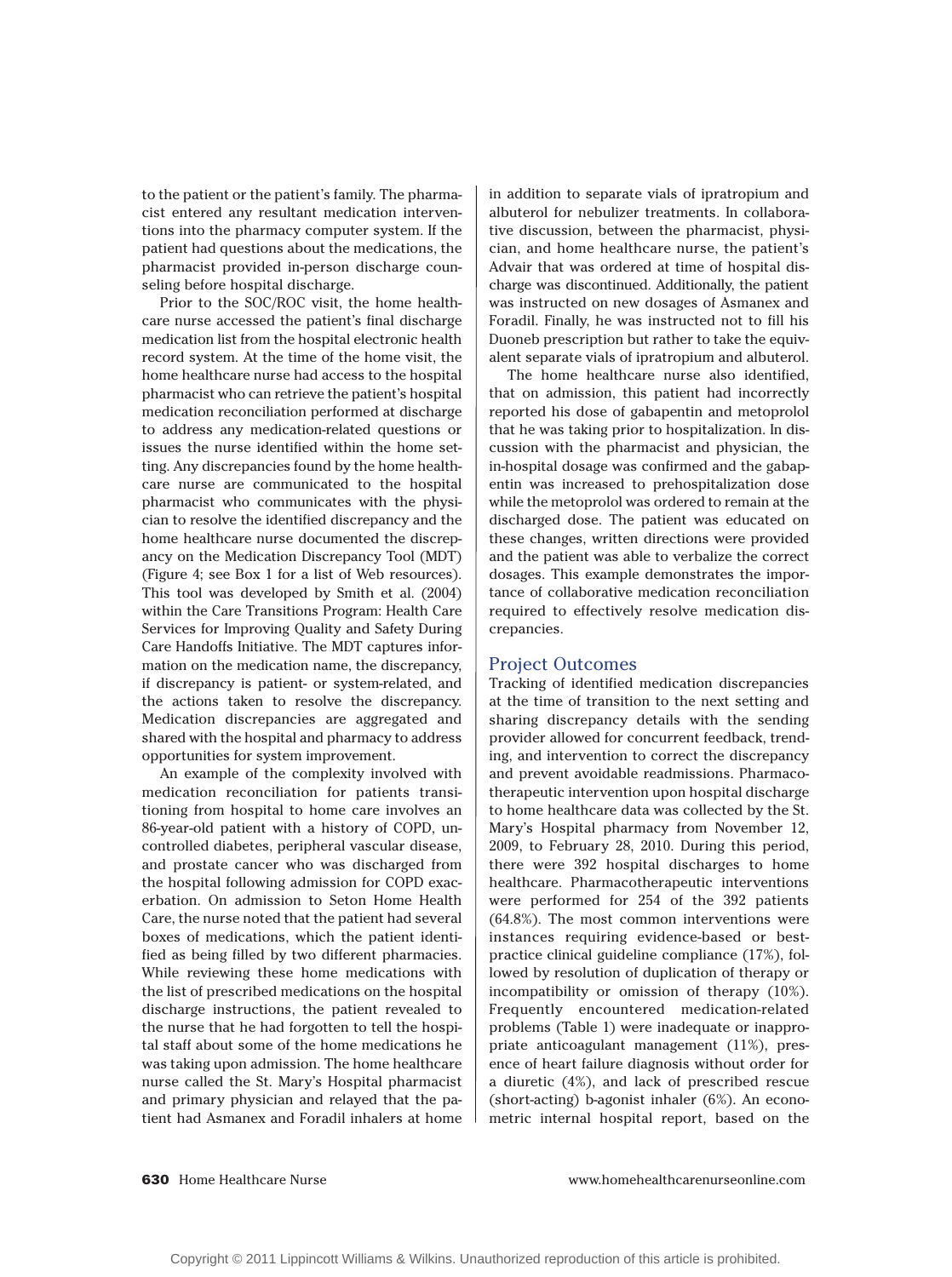**Figure 4.** Medication discrepancy tool.

Medication Discrepancy Tool (MDT)

**MDT is designed to facilitate reconciliation of medication regimen across settings and prescribers**

**Medication Discrepancy Event Description:** *Complete one form for each discrepancy*

**Causes and Contributing Factors ::** *Check all that apply*

*Italicized text suggests patient's perspective and/or intended meaning*

## **Patient Level**

| $\Box$ Adverse Drug Reaction or side effects                                                                      |
|-------------------------------------------------------------------------------------------------------------------|
| $\Box$ Intolerance                                                                                                |
| $\Box$ Didn't fill prescription                                                                                   |
| $\Box$ Didn't need prescription                                                                                   |
| $\Box$ Money/financial barriers                                                                                   |
| $\Box$ Intentional non-adherence<br>"I was told to take this but I choose not to."                                |
| $\Box$ Non-intentional non-adherence (ie: Knowledge deficit)<br>"I don't understand how to take this medication." |
| $\Box$ Performance deficit<br>"Maybe someone showed me, but I can't demonstrate to you that I can."               |

## **System Level**

| $\Box$ Prescribed with known allergies/intolerances |  |  |  |
|-----------------------------------------------------|--|--|--|
|-----------------------------------------------------|--|--|--|

- $\Box$  Conflicting information from different informational sources.
	- *For example, discharge instructions indicate one thing and pill bottle says another.*
- $\Box$  Confusion between brand & generic names
- $\square$  Discharge instructions incomplete/inaccurate/illegible
- *Either the patient cannot make out the hand-writing or the information is not written in lay terms.*
- □ Duplication.
	- *Taking multiple drugs with the same action without any rationale.*
- □ Incorrect dosage
- $\Box$  Incorrect quantity
- □ Incorrect label
- $\Box$  Cognitive impairment not recognized
- $\Box$  No caregiver/need for assistance not recognized
- $\Box$  Sight/dexterity limitations not recognized

**Resolution :: Check all that apply**

- $\square$  Encouraged patient to call PCP/specialist about problem
- $\square$  Encouraged patient to schedule an appointment with PCP/specialist to discuss problem at next visit
- $\square$  Encouraged patient to talk to pharmacist about problem
- $\Box$  Addressed performance/knowledge deficit
- $\Box$  Provided resource information to facilitate adherence
- $\Box$  Other\_

*Source:* Eric Coleman, MD, MPH, http://www.caretransitions.org. Permission for use granted.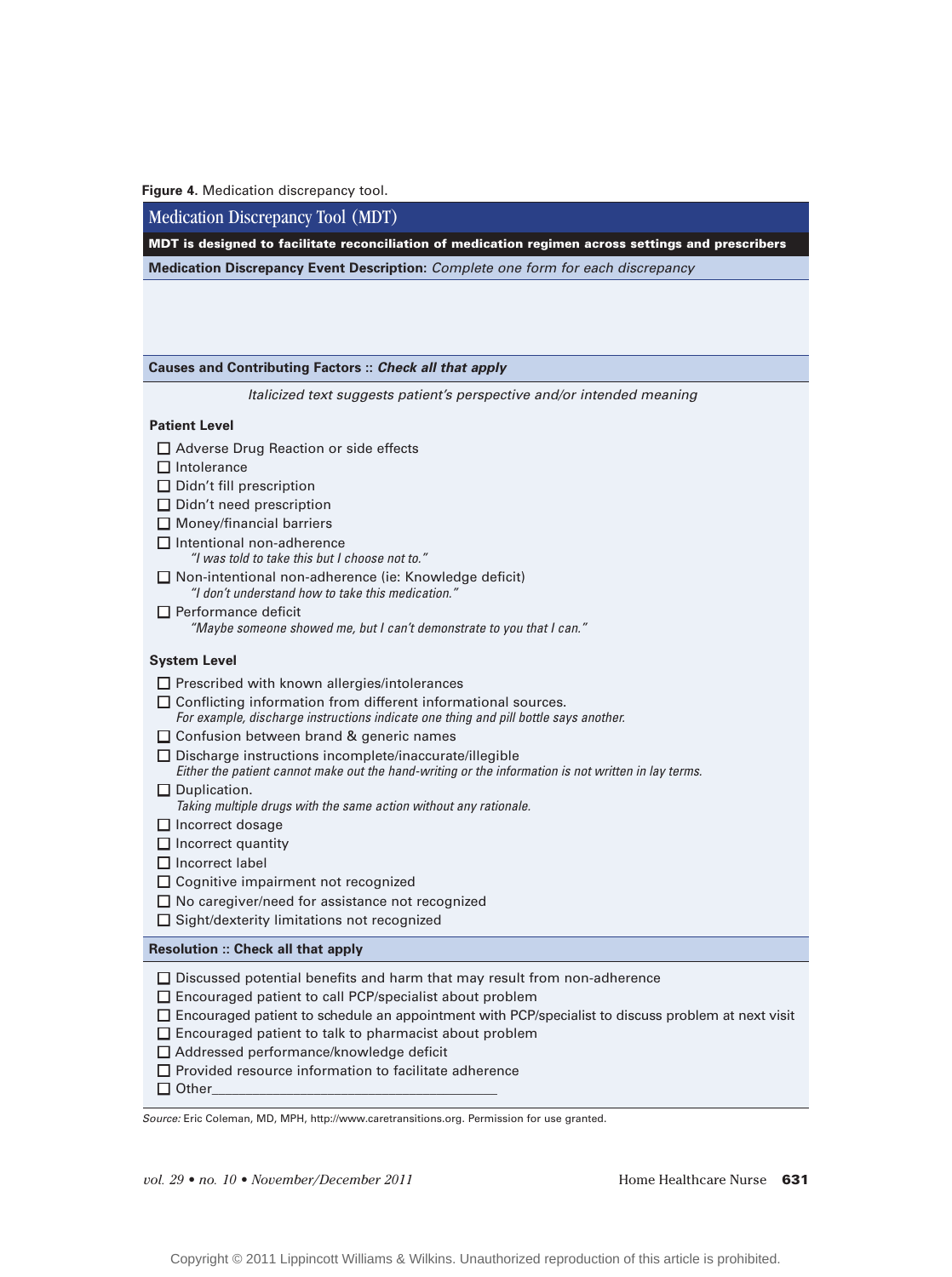# Table 1. Common Therapeutic Problems Identified at Discharge

- Inadequate or Inappropriate anticoagulation management: **11%**
- Heart failure patient with no diuretic:  $4\%$
- Chronic obstructive pulmonary disease patient with no rescue Inhaler: **6%**

*Source:* Seton Health System. Permission for use granted.

# Table 2. Medication Discrepancy Causes and Contributing Factors

| <b>System- and Patient-Level Definitions</b>                                                                             |                                                                                        |  |  |  |
|--------------------------------------------------------------------------------------------------------------------------|----------------------------------------------------------------------------------------|--|--|--|
| <b>Patient-Level</b><br><b>Discrepancies</b>                                                                             | <b>System-Level</b><br><b>Medication</b><br><b>Discrepancies</b>                       |  |  |  |
| 1. Adverse drug reaction<br>or side effect                                                                               | 1. Prescribed with<br>known allergy/<br>intolerance                                    |  |  |  |
| 2. Intolerance                                                                                                           | 2. Discharge instruc-<br>tions incomplete/<br>inaccurate/illegible                     |  |  |  |
| 3. Did not fill prescription                                                                                             | 3. Duplication (taking<br>multiple drugs with<br>the same action<br>without rationale) |  |  |  |
| 4. Patient feels they do<br>not need prescription                                                                        | 4. Incorrect label                                                                     |  |  |  |
| 5. Money/financial barriers                                                                                              | 5. Incorrect dosage                                                                    |  |  |  |
| 6. Intentional nonadher-<br>ence (I was told to<br>take this medication<br>but I choose not to)                          | 6. Incorrect quantity                                                                  |  |  |  |
| 7. Nonintentional nonad-<br>herence (e.g., knowledge<br>deficit: I don't under-<br>stand how to take this<br>medication) | 7. Cognitive impair-<br>ment not recog-<br>nized                                       |  |  |  |
| 8. Performance deficit<br>(e.g., maybe someone<br>showed me but I can't<br>demonstrate that I can)                       | 8. No caregiver/<br>need for assis-<br>tance recognized                                |  |  |  |
|                                                                                                                          | 9. Slight/dexterity<br>limitations not<br>recognized                                   |  |  |  |

*Source:* Coleman Medication Discrepancy Tool (MDT). http:// www.caretransitions.org. Eric Coleman, MD, MPH. Permission for use granted.

costs associated with Medicare Diagnostic Related Group length-of-stay data and drug therapy, analyzed the savings achieved by intensive pharmacotherapeutics as they related to decreased hospital readmissions. This report was the basis for determining an average savings of \$363 per pharmacotherapeutic intervention.

Patient-level and system-level medication discrepancies were collected by Seton Home Health Care via the MDT (definitions detailed in Table 2) for the target population on the two dedicated nursing units previously described. These data were collected during a time frame independent from that of the hospital discharge to home healthcare data previously reported, which includes intensive pharmacotherapeutic medication reconciliation applied for all hospital discharges to home healthcare. Medication discrepancies decreased from 81% in the first 6 months of 2009 to 65% for the first 6 months of 2010 (Table 3). System-level discrepancies decreased from 84% to 56% for the same time period.

Seton Home Health Care has seen a decrease in its Outcome-Based Quality Improvement (OBQI) Acute Care Hospitalization rate from 34% in 2005 to 28% for the most current available data time period of January 2010 to October 2010, as reflected in Figure 5. The OBQI data are representative of all patients served by the agency. Although direct correlation between the intervention and readmission was not measured, the outcome is encouraging.

# Clinical and Operational Implications for Practice

The positive outcomes arising from this project are due to several factors. These include the medication reconciliation process enhanced by the intensive pharmacotherapeutic intervention used by the St. Mary's Hospital pharmacy across all transitions for all patients, the integrated nature of the health delivery system, the shared vision of Seton Home Health Care and the hospital regarding patient safety, and the collaborative team approach supported by the Care Transitions and Readmission Committee. Using the hospital pharmacist for medication discrepancy interventions upon home healthcare SOC/ROC is a unique adaptation to the home care process, and pharmacist communication directly with prescribers to resolve medication-related problems allows the home healthcare nurse to focus on other patient needs.

**632** Home Healthcare Nurse www.homehealthcarenurseonline.com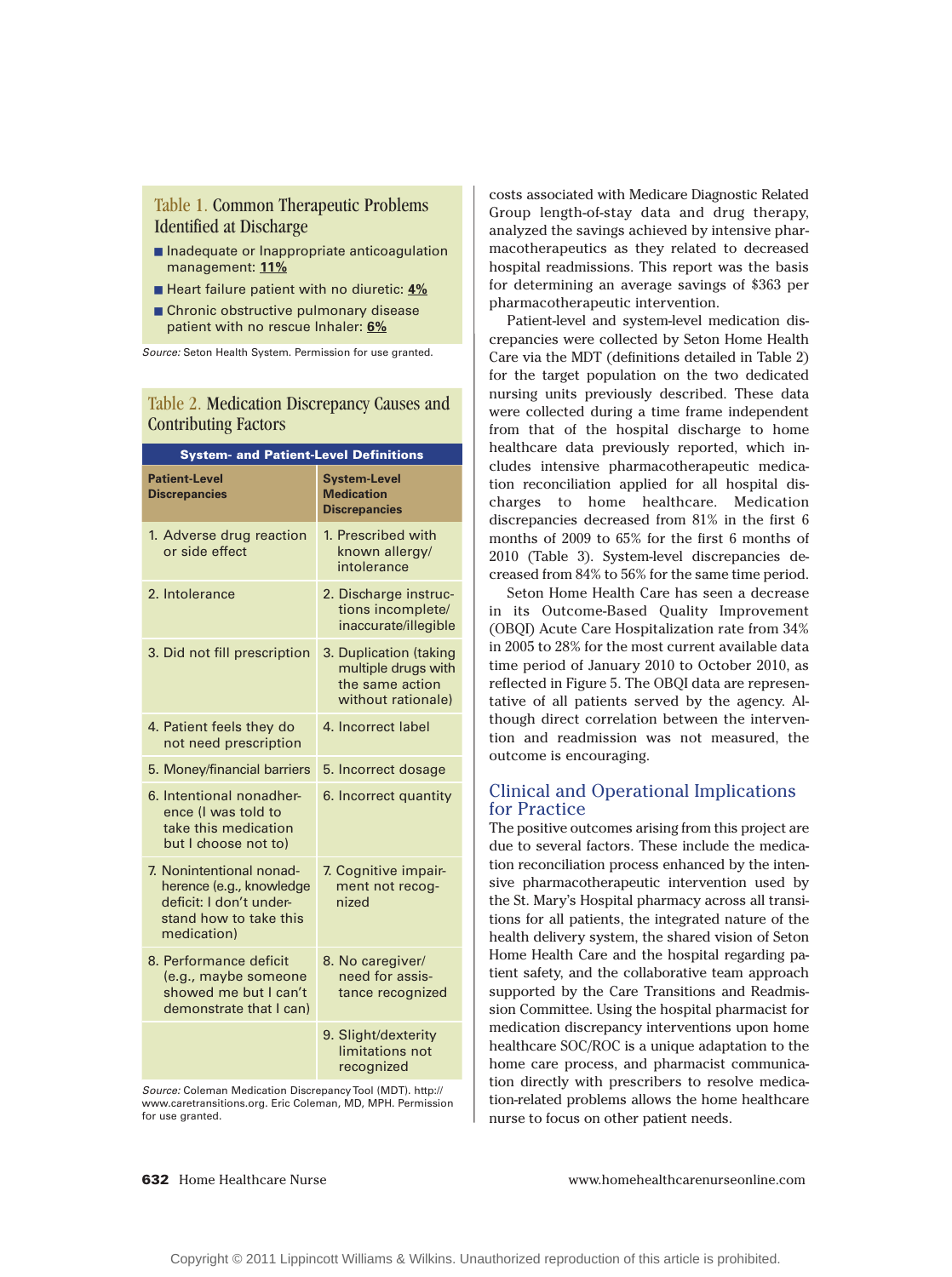In the absence of intensive pharmacotherapeutics, treatment across all comorbid diagnoses would not have been maximized, potentially introducing ADEs that could contribute to future hospitalization. St. Mary's econometric data reveal that the savings generated by clinical pharmacist intervention is in excess of pharmacist staffing costs by \$100,000 per year, primarily through hospital length-of-stay reduction. Over a 6-month period prior to initiation of this project, the hospital pharmacy demonstrated decreased hospital drug and health delivery costs of over \$250,000 through optimized therapeutics

and adherence to established best practices resulting in decreased length of stay and decreased readmissions by 32% (Goss et al., 2010). These data provided the basis for replicability for Seton Home Health Care and St. Mary's Hospital collaboration. These savings demonstrate that utilization of pharmacists should not be discounted on the basis that the pharmacist's time "costs too much." In fact, this project shows that significant savings and improved outcomes are realizable when clinical pharmacy services are applied in an integrated and collaborative manner.

### **Findings Baseline Masurement Period 01/01/09-06/30/09 Remeasurement Period 01/01/10-06/30/10** Total number of patients screened for medication discrepancies 36 31 Total number of patients identified with medication discrepancies 29 20 Total number of medication discrepancies identified 67 67 69 43 Average number of medication discrepancies per patient 2.31 2.15 Percentage of patients with medication discrepancies identified 81% (29/36) 65% (20/31) Percentage of system-level medication discrepancies identified 84% (56/67) 56% (24/43)

# Table 3. Home Healthcare Medication Discrepancy Comparison

*Source:* Seton Health System. Permission for use granted.

**Figure 5.** Home Healthcare Outcome-Based Quality Improvement (OBQI). Acute care hospitalization trend.



# **Outcome-Based Quality Improvement Risk Adjusted Acute Care Hospitalization (ACH) Rate Trend**

*Source:* Seton Home Health Care. Permission for use granted.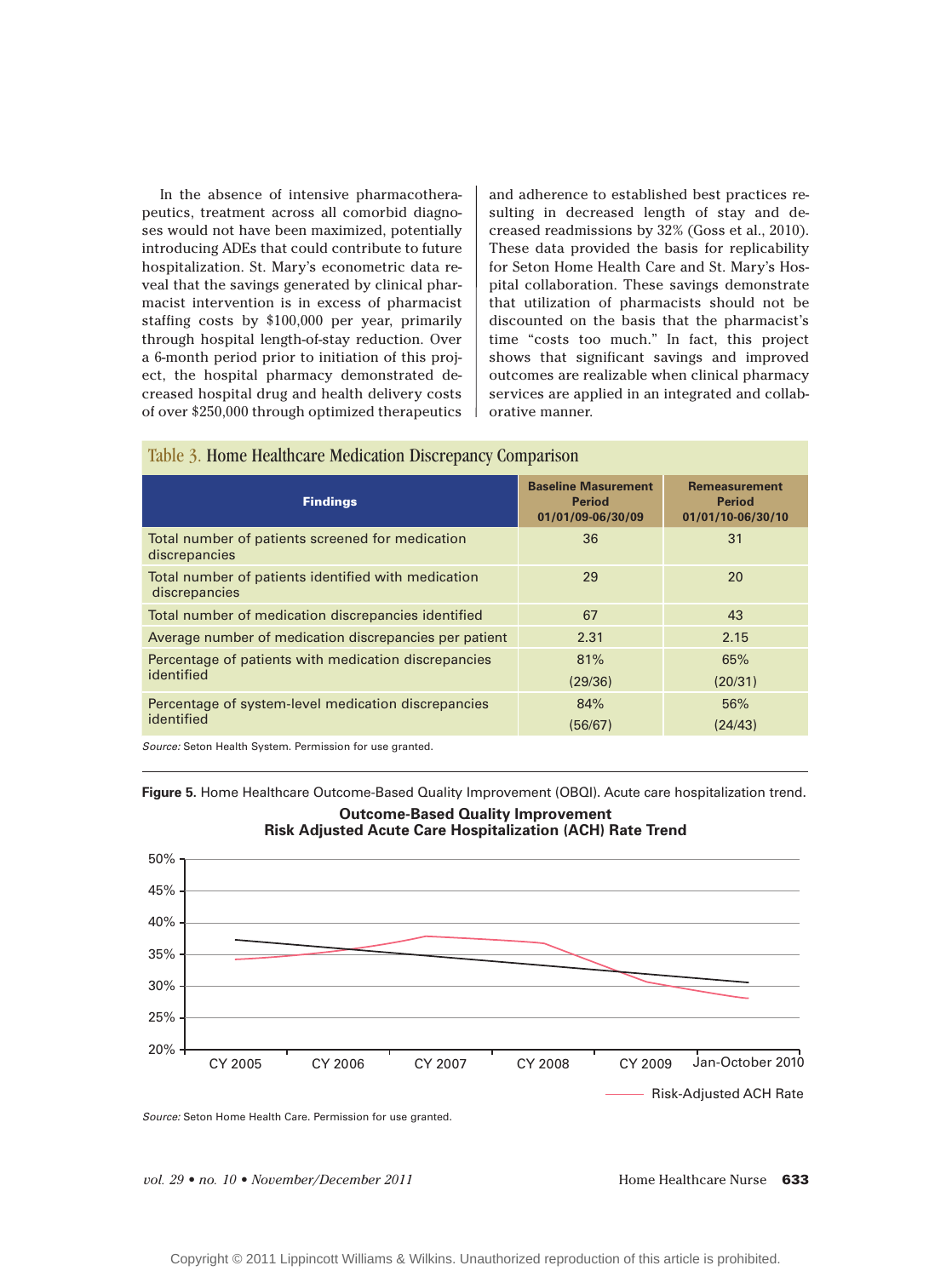The Seton home healthcare nurses report that the medication reconciliation process is more streamlined with this new process, requiring fewer phone calls to physicians to resolve discrepancies. Anecdotally, the home care nurses have also voiced increased satisfaction with the process and with increased access to the pharmacist for cross-setting medication reconciliation. St. Mary's Hospital pharmacy is enabled to collaborate directly with the home healthcare nurse to foster open communication and education on common medication discrepancies and drug interactions.

The commitment by the Seton Health System team to effect interdisciplinary communication and change implementation allowed dynamic process changes. One of the strengths of the team's approach was its adaptability on a crosssetting level, and to respond to varying needs. One example of this adaptability that contrasts with hospital medication reconciliation process when applied to the home healthcare setting is

# **Box 1.** Medication Reconciliation Resources on the Web

### **Medication Reconciliation Toolkit (MATCH)**

http://www.nmh.org/nm/for+physicians+match

Northwestern Memorial Hospital, Northwestern University Feinberg School of Medicine, and The Joint Commission developed a comprehensive, multidisciplinary team medication reconciliation initiative funded by the Agency for Healthcare Research and Quality (AHRQ). The toolkit includes:

- Making the business case
- Assembling the team
- Designing the process
- Implementation
- Education and training
- Assessment and process evaluation
- Resources for patients

### **The Care Transitions Program**

http://www.caretransitions.org/

The Medication Discrepancy Tool (MDT)

 • Tool for identifying and characterizing medication discrepancies that arise when patients are making the transition between sites of care.

the necessary inclusion of communication with the community pharmacist to resolve discrepancies. For this organization, we believe an "off-theshelf" solution would not have worked given the diverse settings in which the process takes place, the complexity of the process, and consideration for the time involved while maintaining the accuracy of this information.

This project allowed participants flexibility, placing limits on its reproducibility, while providing outcomes that encourage initiatives in novel pharmacist-home care nurse medication reconciliation collaborations.

*Anne Myrka, BS Pharm, MAT, BCPS, is a Pharamacist at IPRO, Albany, New York.*

*Sara Butterfield, RN, BSN, CPHQ, is the Senior Director of Healthcare Quality Improvement at IPRO, Albany, New York.*

*J.B. Goss, RPh, PhD, is the Director of Pharmacy Services, Seton Health System and an Investigator at the New York State Department of Health PSC Study, Troy, New York.*

*Piyush Amin, RPh, PharmD, is a Medication Safety Officer at Seton Health System and St. Mary's Hospital, Troy, New York.*

*Susan Ambrosy, RN, MSN, is a Quality Manager at Seton Heath Home Care, Troy, New York.*

*Cynthia Woellmer, RN, BSN, is a Registered Nurse at Seton Health Home Care, Troy, New York. Shelly Glock, LNHA, MBA, is a Quality Im-*

*provement Specialist at IPRO, Albany, New York.*

*The analyses on which this publication is based were performed under Contract Number HHSM-500- 2008-NY9THC, funded by the Centers for Medicare & Medicaid Services, an agency of the U.S. Department of Health and Human Services. The content of this publication does not necessarily reflect the views or policies of the Department of Health and Human Services, nor does mention of trade names, commercial products, or organizations imply endorsement by the U.S. government. The authors assume full responsibility for the accuracy and completeness of the ideas presented.*

*The authors have no significant ties, financial or otherwise, to any company that might have an interest in the publication of this educational activity.*

*Address for correspondence: Sara Butterfield, RN, BSN, CPHQ, 20 Corporate Woods Blvd., Albany, NY 12211 (sbutterfield@nyqio.sdps.org)*

DOI:10.1097/NHH.0b013e31823454e5

**634** Home Healthcare Nurse www.homehealthcarenurseonline.com